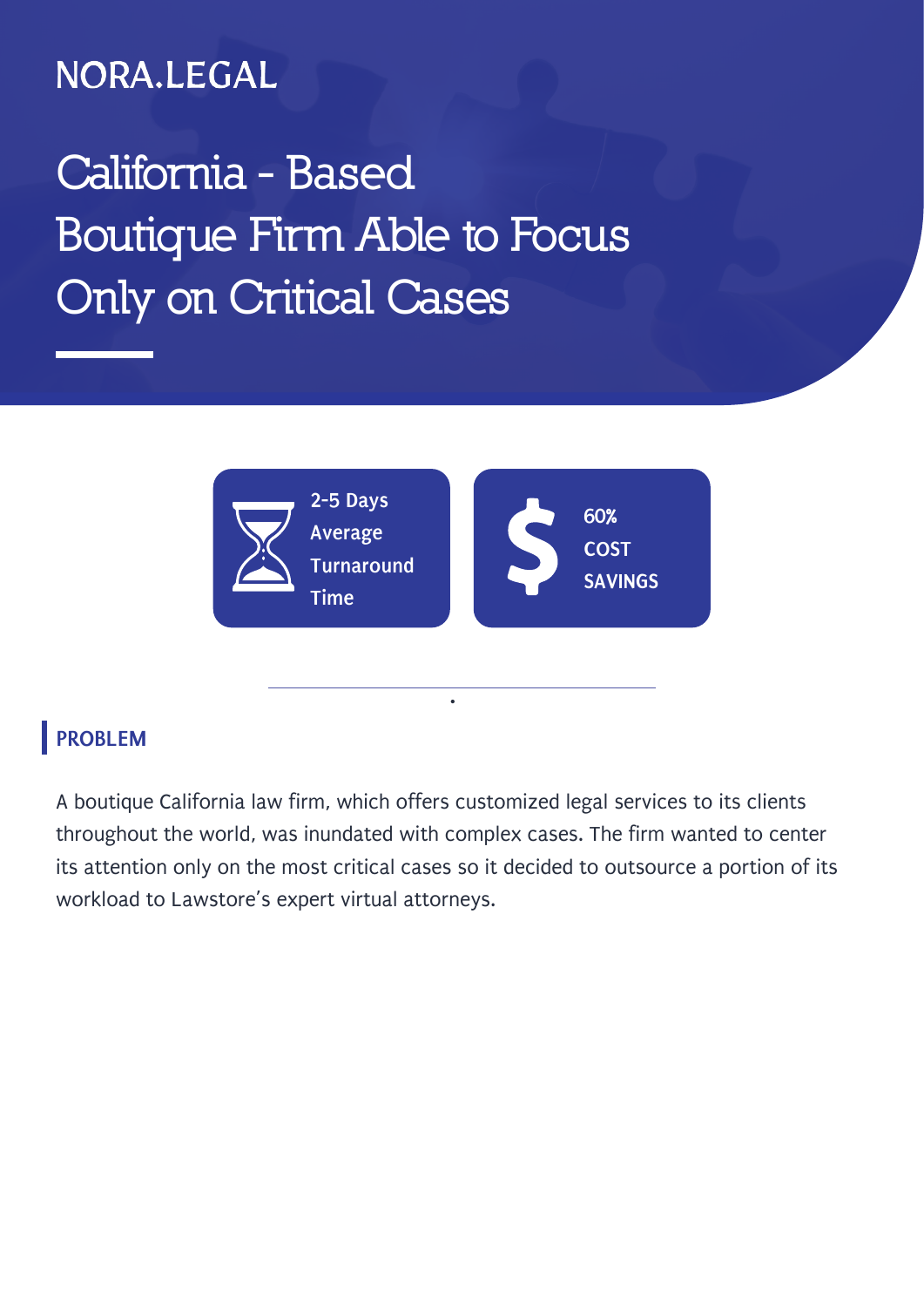#### **SOLUTION**

The firm has a large practice area mainly focusing on Anti- SLAPP, Arbitration, Business Litigation, Class Action, Commercial Transactions, EDD Claims and Audits, Employment, and Wage & Hour Matters. On a daily basis, it submits legal research and writing work (research memos, motions, briefs, pre-trial support documents and discovery) to a dedicated Lawstore team along with the deadline, instructions, and samples.

The Lawstore team designated to work on these cases consists of a U.S. Project Manager, a supervising offshore Lead Attorney and an offshore senior attorney. Once the senior attorney completes the final draft, the Lead Attorney performs a review. Next the U.S. Project Manager checks it to ensure consistency in quality, procures feedback from the client, and makes necessary changes. So far, the firm has used Lawstore's legal services to draft motions for summary judgment, meet and confer letters, motions to compel discovery responses, discovery requests for the superior court of California, research memoranda, discovery requests for the American Arbitration Association and more.

The Lawstore team provides the final product well within the due date, devoid of hassles for the client. Due to Lawstore's virtual legal drafting services, the boutique firm is able to dedicate their time and effort toward other lucrative and compelling tasks, be it legal, business development, or networking. The firm, repeatedly impressed by Lawstore's high quality work, quick turnaround time, and affordable pricing, has expressed its desire to continue its partnership with lawstore for many years ahead.